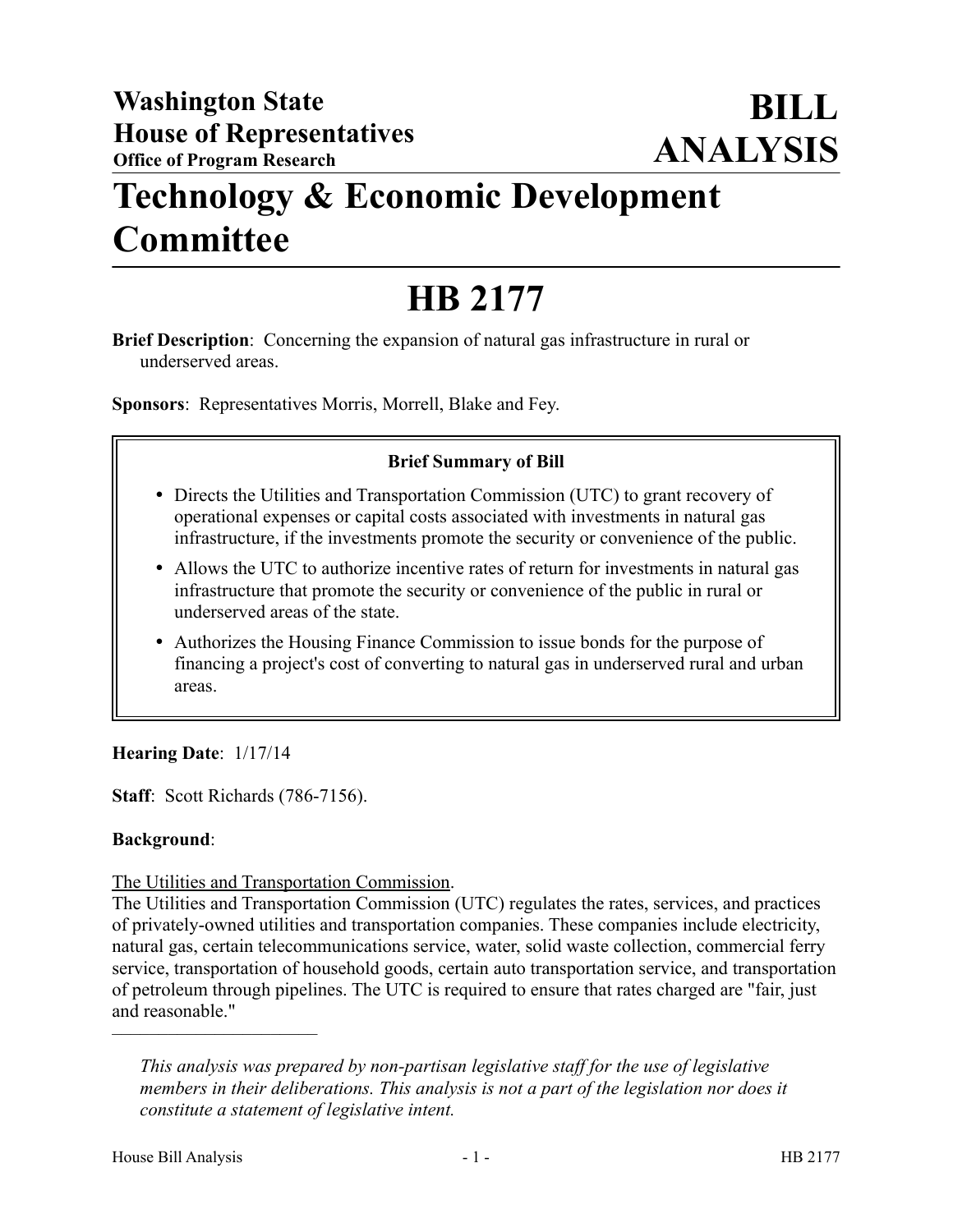#### Repairs and Improvements.

After conducting a hearing upon its own motion or complaint, the UTC may enter an order directing that reasonable repairs, improvements, changes, additions or extensions of a gas plant, electrical plant, system of sewerage, or water system be made. The UTC must find that these repairs, improvements, or changes ought to be made or that any additions or extensions should reasonably be made in order to promote the security or convenience of the public or employees, or to secure adequate service or facilities for manufacturing, distributing or supplying gas, electricity, wastewater company services, or water.

#### Incentive Rate of Return for Energy Efficiency Programs.

Under current law, the UTC may approve a 2 percent incentive rate of return for energy efficiency programs that provide a priority for senior citizens or low-income customers. In addition, the UTC may adopt a policy allowing an incentive rate of return on investments in additional programs to improve the efficiency of energy end-use or other incentive policies to encourage utility investment in such programs.

#### **Summary of Bill**:

## Recovery of Expenses or Costs Relating to Natural Gas Infrastructure Investments in Rural and Underserved Areas.

Upon finding that a requested investment in natural gas infrastructure will promote the security or convenience of the public, the Utilities and Transportation Commission (UTC) must grant recovery and authorize those mechanisms or adjustments as are necessary for a natural gas company to recover operational expenses or capital costs, or both, associated with those investments.

- The term "security or convenience of the public" includes, but is not limited to, natural gas infrastructure in rural or underserved areas of the state that:
	- Promotes economic development;
	- Improves environmental conditions; or
	- Enhances public health.

The term does not apply to a single residential, commercial, or industrial building.

#### Incentive Rate of Return.

The UTC must authorize incentive rates of return for investments in natural gas infrastructure that promote the security or convenience of the public. The UTC must develop minimum filing requirements and procedural schedules and issue a final determination regarding a natural gas company's request in 90 days.

If the UTC denies a natural gas company's request, the UTC must state the reasons for the denial. A natural gas company may refile, without prejudice, an amended request in 60 days. The UTC must approve or deny the amended request in 60 days.

#### Housing Finance Commission.

The Housing Finance Commission may issue bonds for the purpose of financing all or part of a project's cost of converting to natural gas in underserved rural and urban areas with newly